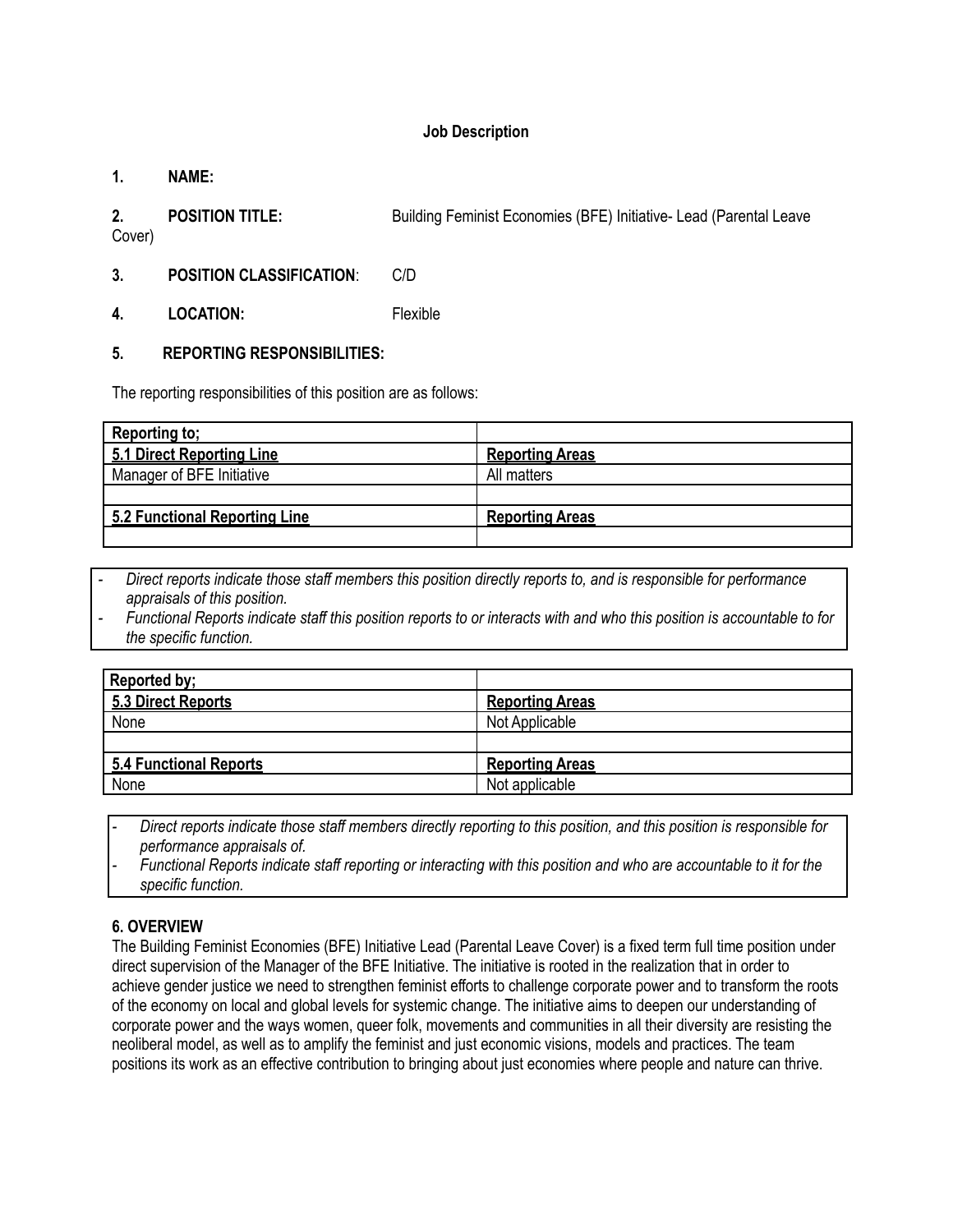The BFE Initiative Lead leads strategic development and implementation, and/or coordinates specific projects, activities and products, provides direction and support with prioritization of BFE work, and extends consistent support to other staff in the Initiative. Externally, the BFE Initiative Lead builds partnerships and alliances and liaises with movement partners for collective co-creation around feminist and just economic visions, models and practices. In addition, the Lead contributes to the BFE research and communication components as well as contributing to AWID cross-organizational work.

# **7. MAJOR RESPONSIBILITIES**

## **Project Leadership and Management**

- Leads on development of project strategies, in resonance with the AWID's strategic goals and objectives
- Leads the development and implementation of project activities and products, and supports and/or co-leads on related and interconnected projects and/or activities for the BFE Initiative
- Represents AWID in key external spaces of influence, including global and regional convenings, to present the analysis produced by the BFE initiative, and/or strategize with key partners and allies to push the boundaries of feminist economic imagination.
- Designs and implements MEL plans for the relevant projects and activities, in collaboration with PMEL Lead;
- Monitors relevant project budgets in coordination with the BFE Manager and Finance team.
- Provides oversight and strategic direction for relevant projects within the scope of the role and relevant cross-team work, and ensures cross-team and cross-organizational coherence and connection of the work with other AWID initiatives and tactics.

## **Movements Support and Alliance Building**

- Ensures that the relevant BFE Initiative projects and activities are strategic and relevant for feminist movements, their needs and demands
- Maintains BFE strategic partnerships and team relationships and ensuring their alignment with AWID Strategic Plan, reflection of priority movements and organizational Membership & Constituency Engagement Strategy
- Co-organizes, conceptualizes and prepares online (if and when will be possible in pandemic circumstances: offline) AWID-led convenings with relevant movements, and participates in meeting facilitation as needed
- Builds and strengthens relationships by maintaining regular virtual communication with selected groups and movements as relevant for implemented strategies and projects,, in coordination with the BFE team and other teams in AWID.
- Represents AWID in feminist movements spaces and convenings with regards to feminist macroeconomics, feminist economic alternatives and related areas as needed

### **Information and Communications**

- In coordination with the relevant teams, develops knowledge-sharing materials such as audiovisual products, guidebook, briefings or Op-eds for specific audiences to advance and popularize BFE's messages
- Drafts and contribute to development of the communication materials from the overall BFE Initiative and related projects (reports, briefings, Op-eds, and others)
- Supervise the work of the consultants, liaise for translations, and with the ICM team
- In collaboration with the ICM team, helps prepare detailed production schedules—including timing of consultant contracts, draft reviews and comments, final editing and proofreading, translation, design, printing, and dissemination—for the Initiative's information products
- **●** Updates and maintains the program's database of contacts, compiles publication and information distribution lists

### **Research and Knowledge Building**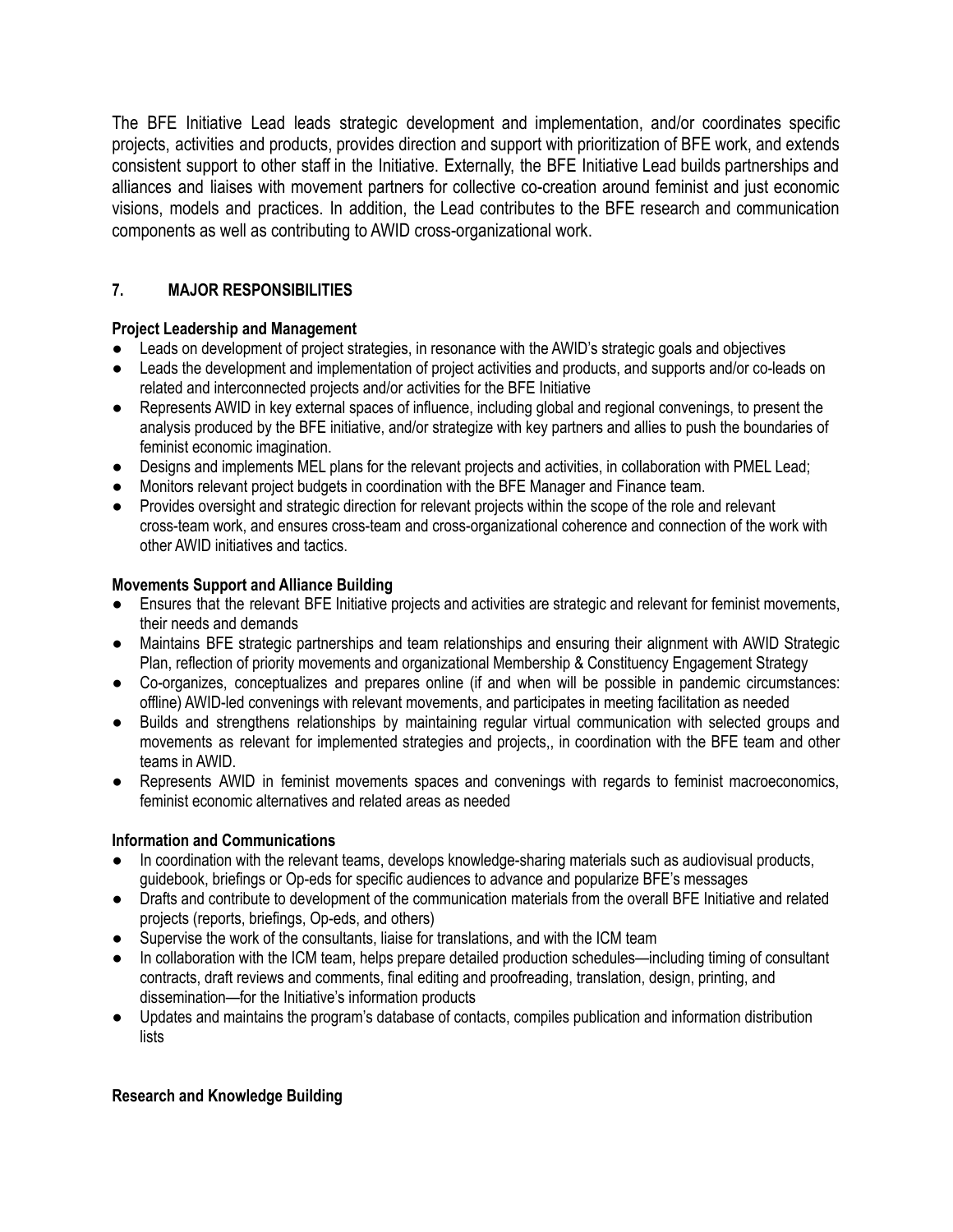- Leads on the development and implementation research and knowledge building initiatives as needed to ensure that BFE strategies and projects are properly grounded in current movement conversations on feminist approaches to the economy
- Keeps up-to-date with feminist economic debates in key movement spaces and contributes original analysis aligned with AWID SP, research and publications as relevant..
- Researches and develops materials to keep Feminist Economic Realities Project partners up-to-date on current issues and opportunities to strengthen exchanges and support mobilizing on alternative feminist approaches to the economy.

#### **Organizational Processes**

- Actively participates and contributes to the BFE Team coordination and planning meetings
- Participates actively in AWID organizational meetings, working groups, or committees
- Develops professional development objectives, monitors individual work plan, timesheets, staff expenses, and other HR and admin requirements, as needed
- Maintains collaborative relationships with staff across AWID to facilitate contact and communication
- Ensures the timely and effective implementation of deliverables linked to individual work plans, including all activities, reports and evaluations

#### **Organizational leadership, Team development and support**

- Promotes an organizational culture of high performance, constructive feedback and continuous improvement that values learning and commitment to quality
- Provides support, guidance and coaching to the team as applicable
- Contributes to the development of a high quality team in the organization through participation in recruitment, evaluation and career development
- Contributes to shared leadership and participatory processes
- Participates actively in organizational meeting venues (staff meetings) and relevant Working Groups
- Seeks guidance and work towards setting and meeting own SMART performance objectives
- Develops and monitors individual work plan documenting timelines, requirements and deadlines
- Maintains collaborative relationships with staff across AWID to facilitate contact and communication
- Explores new ideas for improving management of duties, and enhancing own capacity
- Carries out any other relevant tasks as required by, and mutually agreed with the manager

Please Note: The above JD contains the main responsibilities and duties of this position. However in an ever evolving organisation such as AWID staff members are expected to show flexibility in their approach to work and be willing to undertake other tasks that are reasonably allocated to them but which are not part of their regular JD. Where any task becomes a regular part of staff member's responsibilities, the JD should be changed in consultation between the manager, the staff member and the responsible HR person. Any one of the three may initiate the consultation.

### **POSITION SPECIFICATIONS:**

#### Essential Values and Competencies

- Value a feminist intersectional framework and its implications for organizational practices and committed to the principles of feminism, anti-oppression.
- Transparency and Accountability
- Critical thinking and analysis
- Strategic risk management
- Build strong and genuine Interpersonal relations
- Self awareness and insight